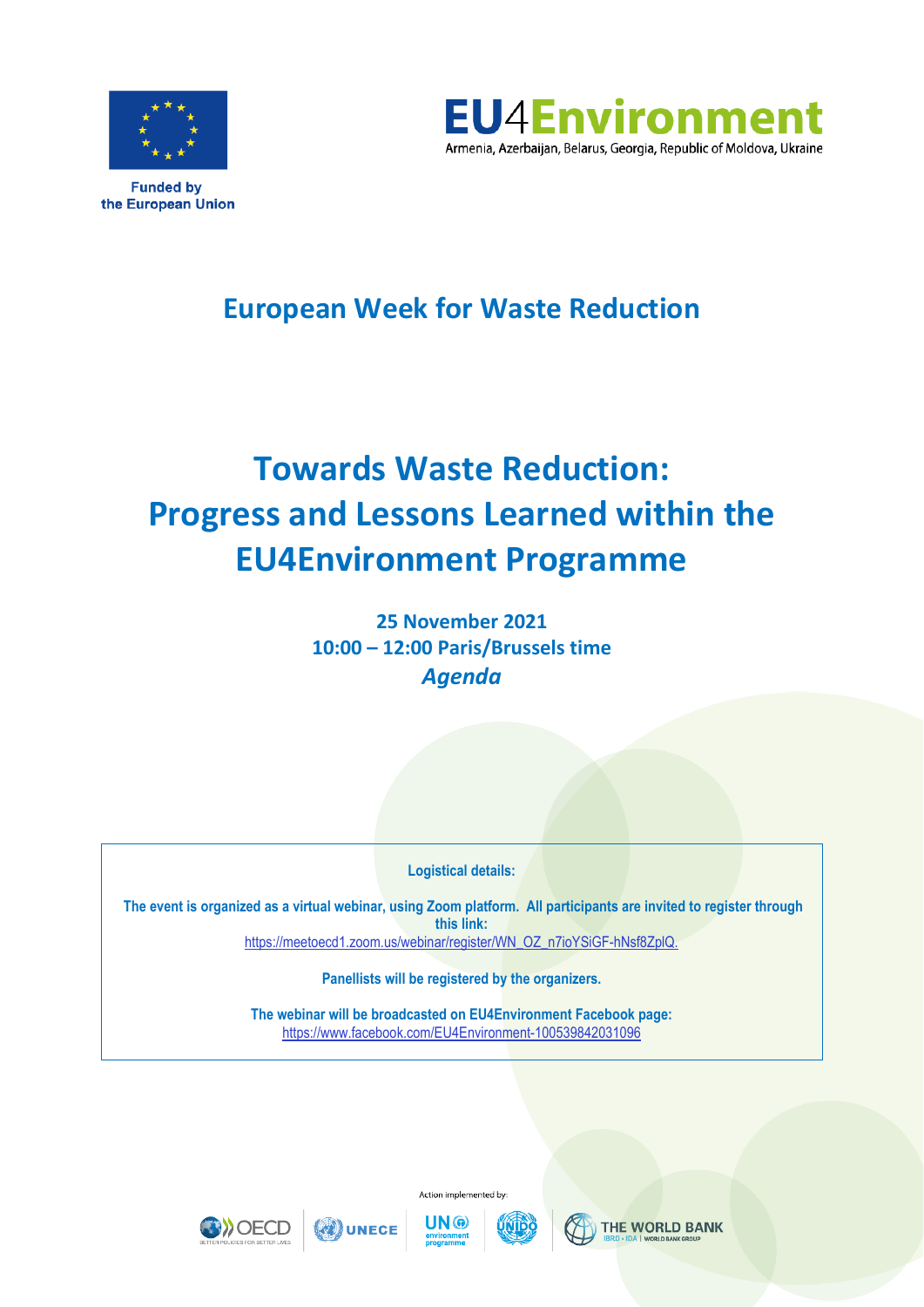# **Background**

The Eastern Partnership (EaP) countries (Armenia, Azerbaijan, Belarus, Georgia, Republic of Moldova and Ukraine) have made efforts to strengthen waste management, including better collection, transportation, treatment and disposal of waste, supported by the monitoring and regulation of the waste management processes (see Box 1 below). The EaP countries started to harmonise their waste legislation with that in the European Union, and part of this transformation is the introduction of Extender Producer Responsibility (EPR) for various waste streams. Waste management practices are increasingly supported by the promotion of circular economy, i.e. a new way of creating value, and ultimately prosperity, through extending product lifespan and relocating waste from the end of the supply chain to the beginning - in effect, using resources more efficiently by using them more than once.

# **Box 1: Selected examples of EaP Governments' Efforts**

In **Armenia**, the Ministry of Environment recently submitted a legislative package to ban the use of plastic bags as of 2023. The legislation will ban the provision of free polyethylene bags from January 1, 2022 and introduced a special tax for plastic bags from January 1, 2020.

The adoption of the "National Strategy for the Improvement of Solid Waste Management in the Republic of **Azerbaijan** for 2018-2022" and "The Action Plan on reducing negative environmental impacts of plastic packaging waste in the Republic of Azerbaijan: 2019-2020" led to the amendment of the "Law on the Environment Protection" in November 2020. As a result, the import, manufacturing, and trade of plastic bags, as well as single use plastic are now prohibited nationwide as of 01 January 2021.

In **Belarus**, new measures to gradually reduce the use of polymer packaging and encourage recycling were introduced. Starting from January 1, 2021, the use and sale of disposable plastic tableware in catering facilities is banned.

The National Waste Management Strategy for 2016-2030 and the National Action Plan for 2016-2020 provide a target timeline for recycling certain materials at the national level in **Georgia**. The National Waste Strategy states that by 2020, the country should be recycling 30% of plastic, by 2025, 50%, and by 2030, 80%, respectively. According to the Strategy, companies should also be urged to take preventive measures against the production of waste by 2020; by 2025, there should be establishments for generating energy from the waste materials that have not been reused or recycled. This aims to make the Georgian waste management industry fully self-sufficient by 2030 by initiating a system in which both the population and the private sector can fully cover their own expenses. Additionally, as part of the provisions of the Article 9 of the Waste management Code of Georgia (entered into force on December 1, 2019), the Extended Producer Responsibility obliges now all manufacturers who place a product into the Georgian market, to reduce the negative environmental impact that may follow its production, use, waste, recovery, or disposal.

As for the Republic of **Moldova**, to respond to waste management challenges, the authorities have gradually introduced restrictions on the use of plastic bags, starting from January 1, 2019. The National Development Strategy "Moldova 2030" Strategy calls for an inclusive, sustainable, and digital economic development. Regulations on waste from Electric and Electronic Equipment (WEEE), batteries and packaging, among others, have been introduced in Moldova under the Law on Waste. By 2027, the authorities aim to create waste collection services, reduce the amount of waste from landfills, and promote recycling in accordance with European Union requirements.

The alarming growth of waste generation also accelerated the decision-making by the **Ukrainian** authorities. The Verkhovna Rada is considering amendments to the existing laws on waste management, prevention, reduction, and control over pollution resulting from industries. At the same time, possible restrictions on the circulation of plastic bags are discussed. The proposed amendments also concern the key principles on the waste management system, creating the necessary ground to extend the responsibility boundaries of product manufacturers and the prerequisites needed to attract investments in the recycling industry.

Despite the governments' efforts waste management still remains a challenge. The key issues include: overly general and not ambitious waste management policies, under-developed legal frameworks; inadequate monitoring and insufficient data, low-priced, and in many cases uncontrolled, landfilling; insufficient economic instruments to stimulate waste reduction and better management (including recycling), and lack of investments in waste and recycling infrastructure.

The "European Union for Environment" (EU4Environment) Programme contributes to the development of comprehensive sustainable waste management policies and policy instruments in the EaP countries, which also include waste prevention and circular economy practices. EU4Environment provides technical assistance to partner countries in the establishment of Extended Producer Responsibility (EPR) schemes for the packaging waste streams, promotion and implementation of Resource Efficient and Cleaner Production (RECP) methodology for individual enterprises and their groups (through RECP Clubs, Eco-Industrial Parks and Industrial Waste Mapping), as part of Circular Economy. This is done through the provision of advisory services and capacity development and trainings to policy makers, manufacturing SMEs, procurement practitioners, businesses, as well as Environmental Citizen's Organisations (ECOs) and other stakeholders.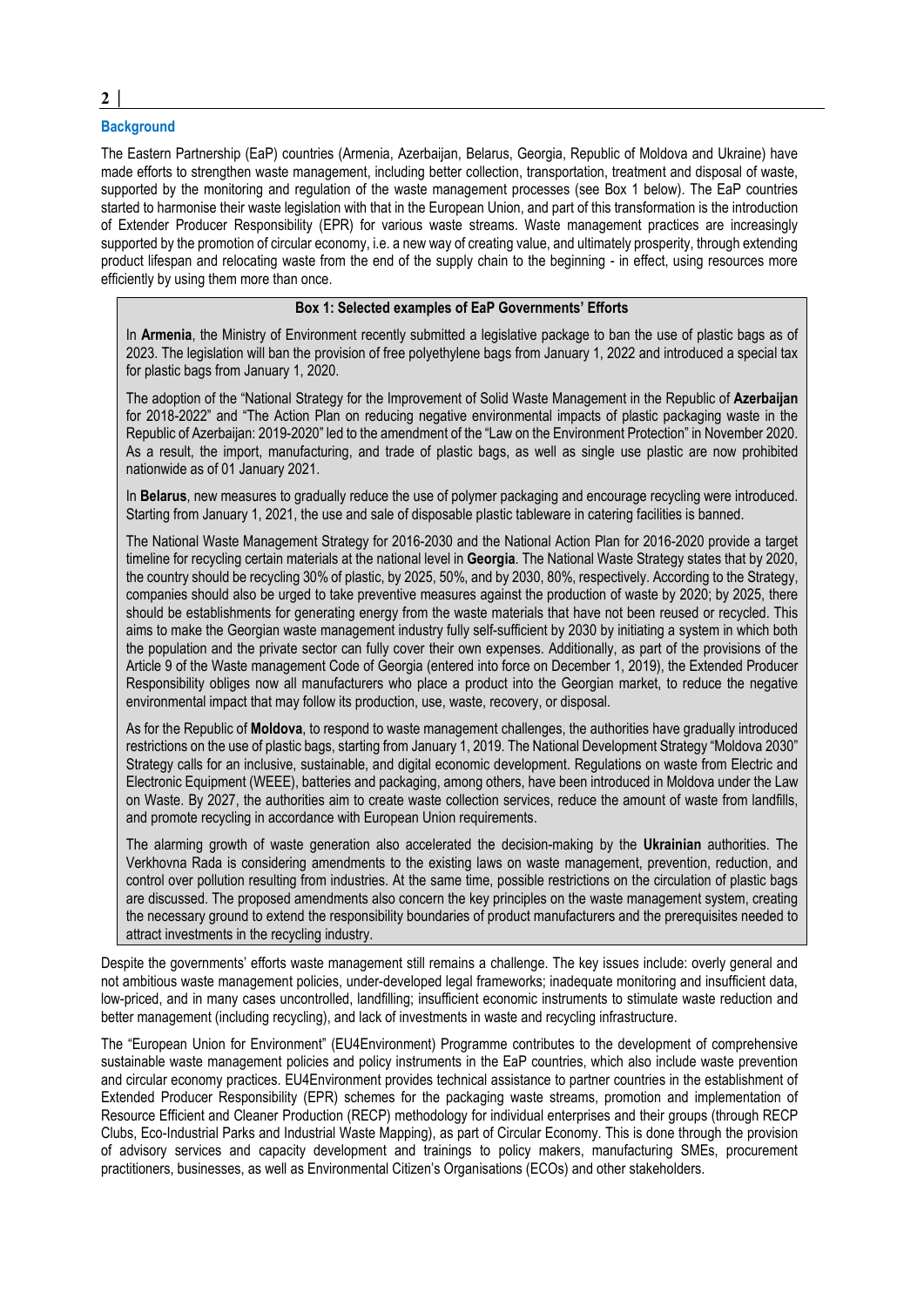#### **Meeting objectives**

The European Week for Waste Reduction creates an opportunity to engage stakeholders and citizens into common action. This year it is dedicated to the 'circular economy', which is at the core of the European Green Deal, the new growth strategy of the European Union.

The EU4Environment event aims to show how the Programme contributes to the ambition for a waste reduction by different actors in the Eastern Partner countries. It will:

- Review progress in tackling waste issues in the EaP countries;
- Demonstrate the success stories and best practices to decrease waste; and
- Provide better understanding of improved waste prevention and management focusing on business benefits.

# **Participants**

The event will gather the representatives of the Ministries of Environment and of Economies in the Eastern Partner countries, relevant stakeholders, representatives of the civil society, academic community and business. The representatives of the European Commission, EU Delegations will also join the meeting.

The event is prepared by the following EU4Environment Implementing Partners: UNEP, UNIDO and OECD.

# **Practical information**

- Virtual platform: Zoom
- Moderated interactive panel discussion
- Opportunities for asking questions to the panellists
- English/Russian interpretation

# **About EU4Environment**

Since 2019, the EU4Environment Programme funded by the European Union has been supporting the Eastern Partner (EaP) countries – Armenia, Azerbaijan, Belarus, Georgia, Republic of Moldova and Ukraine - in pursuing their path of green transformation. The European Union and the Implementing Partners (OECD, UNECE, UNIDO, UNEP and the World Bank) help the partner countries preserve their natural capital and increase people's environmental well-being. This is done by supporting environment-related action, demonstrating and unlocking opportunities for greener growth, and setting mechanisms to better manage environmental risks and impacts.

- For further information contact: [EU4Environment@oecd.org](mailto:EU4Environment@oecd.org)
- Visit our website: <https://www.eu4environment.org/>
- Follow us o[n Facebook.](https://www.facebook.com/EU4Environment-100539842031096)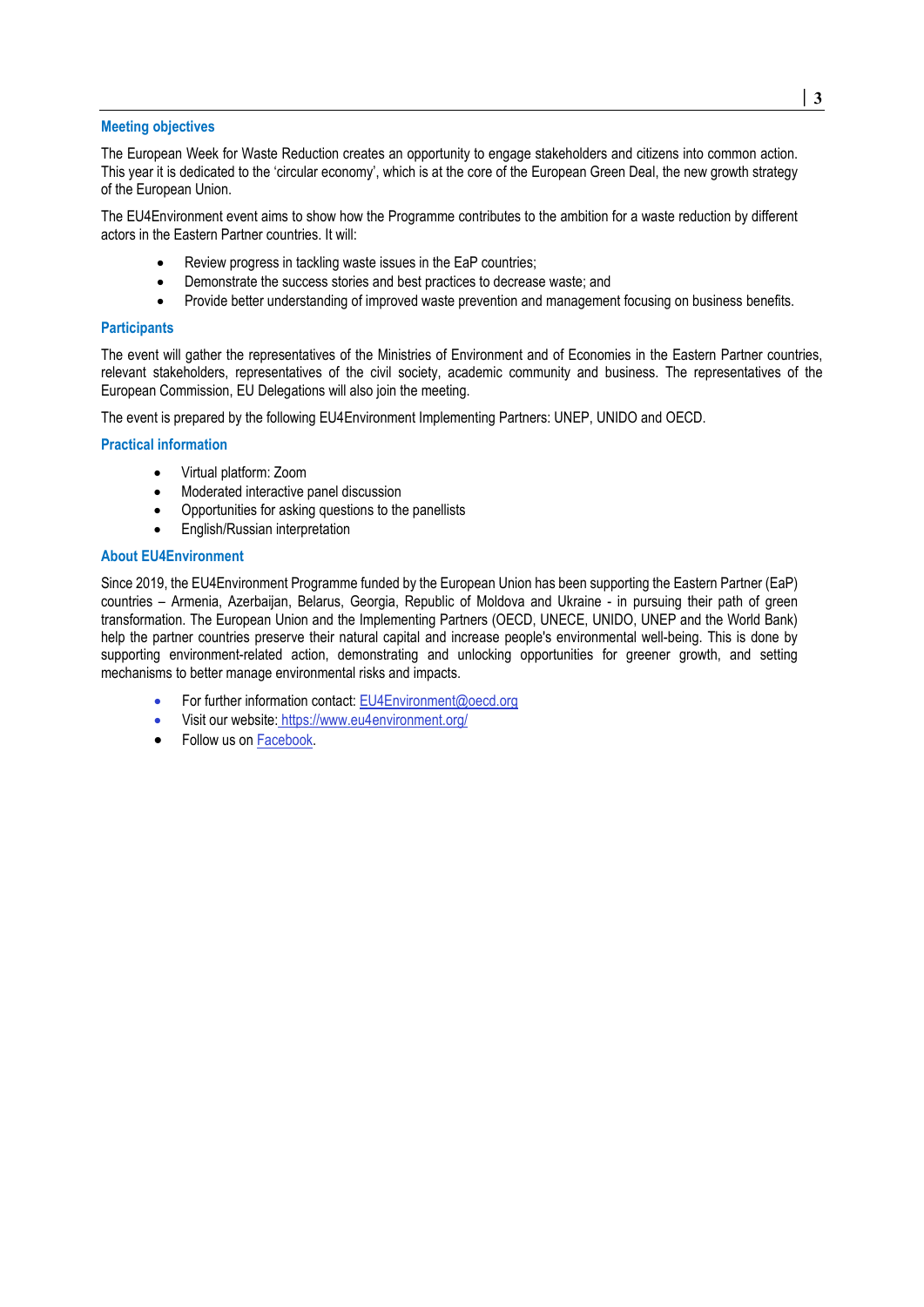# **AGENDA**

| <b>Time</b>                           | Item                                                                                                                                                                                         |
|---------------------------------------|----------------------------------------------------------------------------------------------------------------------------------------------------------------------------------------------|
|                                       |                                                                                                                                                                                              |
| $9h50 - 10h00$                        | Connection by the participants                                                                                                                                                               |
| $10:00 - 10:15$                       | Item 1. Welcome                                                                                                                                                                              |
| (15 min)                              | Welcome by the European Commission - Andrzej JANUSZEWSKI, Policy Officer<br>(DG ENV) and Angela BULARGA, External Aid/Cooperation Officer (DG NEAR)                                          |
|                                       | Setting the scene on behalf of EU4Environment - Rie TSUTSUMI (UNEP)<br>$\bullet$                                                                                                             |
| $10h15 - 10h35$<br>$(20 \text{ min})$ | Item 2. Developing policy framework for sustainable waste management, session moderated<br>by Irina DAVIS, UNEP:                                                                             |
|                                       | National waste management action plan:<br>$\bullet$                                                                                                                                          |
|                                       | Republic of Moldova - Tatiana TUGUI, Project Manager, Environmental<br>$\circ$<br><b>Pollution Prevention Office</b>                                                                         |
|                                       | Georgia - Irma GURGULIANI, Deputy Head Waste and Chemicals<br>$\circ$<br>Management Department, Ministry of Environmental Protection and<br>Agriculture of Georgia                           |
|                                       | Questions and answers from the floor/chat                                                                                                                                                    |
| $10h35 - 10h55$<br>$(20 \text{ min})$ | Item 3. Resource Efficient and Cleaner Production (RECP), a stepping stone in the<br>implementation of circular economy practices, session moderated by Tatiana<br>CHERNYAVSKAYA, UNIDO:     |
|                                       | Success stories on waste-related RECP measures in selected Eastern Partner<br>$\bullet$<br>countries:                                                                                        |
|                                       | Armenia – Nune HARUTYUNYAN, National Coordinator of RECP activities,<br>$\circ$<br><b>REC Caucasus</b>                                                                                       |
|                                       | Azerbaijan - Yashar KARIMOV, National Coordinator of RECP activities,<br>$\circ$<br>UNIDO Result 2 of EU4Environment Program                                                                 |
|                                       | Belarus - Prof. Siarhei DAROZHKA, Belarus RECP Center<br>$\circ$                                                                                                                             |
|                                       | Georgia - Konstantine BARJADZE, Energy Auditor, Energy Efficiency Center,<br>$\circ$<br>Georgia                                                                                              |
|                                       | Ukraine - Valeriy PAVSHUK, Ukraine RECP Center<br>$\circ$                                                                                                                                    |
|                                       | Questions and answers from the floor/chat                                                                                                                                                    |
| $10:55 - 11:00$                       | Interlude: Launch of video on Circular Economy in Ukraine                                                                                                                                    |
| $11h00 - 11h20$<br>$(20 \text{ min})$ | Item 4. Enhancing synergies to improve sustainability of resource use in groups of<br>industries, session moderated by Tatiana CHERNYAVSKAYA, UNIDO:                                         |
|                                       | Piloting Industrial Waste Mapping: Preliminary findings and first results from Azerbaijan,<br>$\bullet$<br>Georgia and Ukraine - Alastair CARRUTH, UNIDO expert on IWM, SWECO Severige<br>AB |
|                                       | Lessons from International Eco-Industrial Parks Framework promotion in Belarus and<br>Moldova - Ankit KAPASI, UNIDO expert on EIPs, Sofies Group                                             |
|                                       | Questions and answers from the floor/chat                                                                                                                                                    |